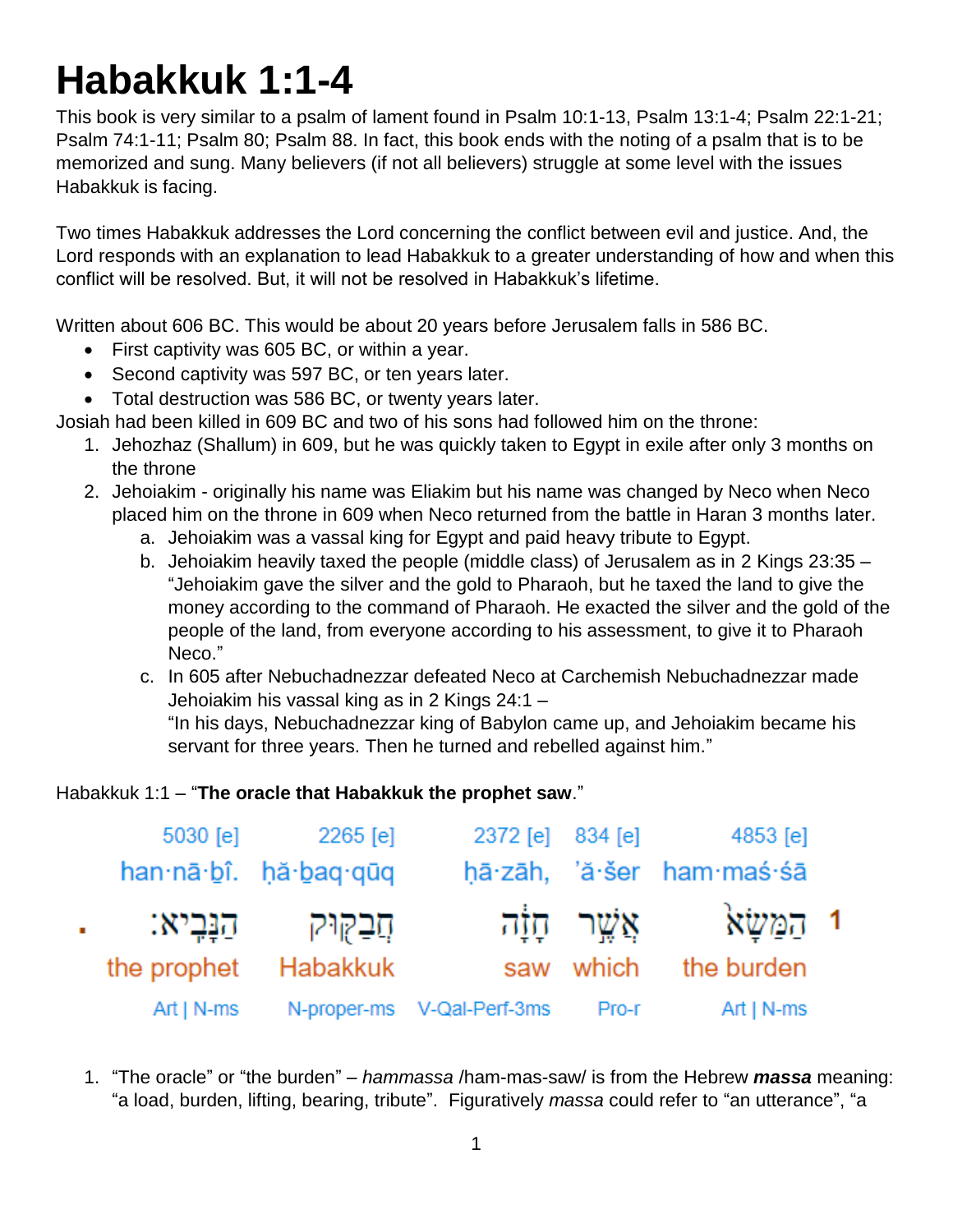prophecy". These utterances or prophecies were usually announcements of doom and often included music/singing.

- 2. "saw" *chazah* /chaw-zaw/ meaning "see" and "behold". It means to "see with the eye" and to "look on intensely". It is used to refer to a prophet or seer in an ecstatic state which involved seeing a vision:
	- a. Isaiah 1:1 "The vision concerning Judah and Jerusalem that Isaiah son of Amoz saw…"
	- b. Ezekiel 12:27-28 "Son of man, behold, they of the house of Israel say, 'The vision that he sees is for many days from now, and he prophesies of times far off.' Therefore say to them, Thus says the Lord God: None of my words will be delayed any longer, but the word that I speak will be performed, declares the Lord God."
	- c. Ezekiel 13:16 "Thus will I spend my wrath upon the wall and upon those who have smeared it with whitewash, and I will say to you, The wall is no more, nor those who smeared it, the prophets of Israel who prophesied concerning Jerusalem and saw visions of peace for her, when there was no peace, declares the Lord God."
	- d. Numbers 24:4, 16 (Balaam) ""The oracle of Balaam the son of Beor, the oracle of the man whose eye is opened, the oracle of him who hears the words of God, who sees the vision of the Almighty, falling down with his eyes uncovered: (2X)

# 1:2 – "**O LORD, how long shall I cry for help, and you will not hear? Or cry to you "Violence!" and you will not save**?

|       | 5704 [e]<br>ʻad-    | 575 [e]       | 3068 [e]<br>Yah weh 'ā nāh |   | 7768 [e]<br>šiw·waʻ·tî    |               | 3808 [e]<br>wə∙lō   | 8085 [e]<br>tiš·māʻ;      |   | 2199 [e]<br>'ez·'aq            | 413 [e]<br>'ê∙le∙kā | 2555 [e]<br>hā∙mās |   |
|-------|---------------------|---------------|----------------------------|---|---------------------------|---------------|---------------------|---------------------------|---|--------------------------------|---------------------|--------------------|---|
|       | 2 עַד־<br>How       | אֲנָה<br>long | יְהוָה<br>Yahweh           | ↖ | שׁוַעְתִּי<br>shall I cry | $\rightarrow$ | וְלְא<br>and not    | תִשְׁמֱע<br>You will hear | H | אָזְעַק<br>to You Even cry out | אֵלֱיִד             | הָמֻס<br>Violence  | ↖ |
|       | Prep                | Adv           | N-proper-ms                |   | V-Piel-Perf-1cs           |               | Conj-w   Adv-NegPrt | V-Qal-Imperf-2ms          |   | Prep   2ms V-Qal-Imperf-1cs    |                     | N-ms               |   |
|       |                     |               |                            |   |                           |               |                     |                           |   |                                |                     |                    |   |
| wə∙lō | 3808 [e]            |               | 3467 [e]<br>tō·wō·šî·a'.   |   |                           |               |                     |                           |   |                                |                     |                    |   |
| וְלְא |                     |               | ּתוֹשֵׁיעַ:                |   |                           |               |                     |                           |   |                                |                     |                    |   |
|       | and not             |               | You will save              |   |                           |               |                     |                           |   |                                |                     |                    |   |
|       | Conj-w   Adv-NegPrt |               | V-Hifil-Imperf-2ms         |   |                           |               |                     |                           |   |                                |                     |                    |   |

- 1. Habakkuk sees and experiences daily the fact that he is living in a culture with:
	- a. Social injustice
	- b. Internal corruption in the priesthood, business and government
	- c. Incompetent kings, false prophets and priest serving themselves
- 2. "Violence" *hamas* meaning "violence", "wrong".
	- a. Strong's Concordance describe the word *hamas* as "cruelty, damage, false, injustice, oppressor, unrighteous, violence against"
	- b. This is a flagrant violation of moral law which manifests in social injustice and oppression. It is the character of the generation, but harshest manifestation is the oppression of the middle class by the elite class which drives the middle class into poverty while heaping up power and material possessions for the elite.
- 3. Habakkuk is truly upset with the Lord allowing Jerusalem's society to get this far out of control.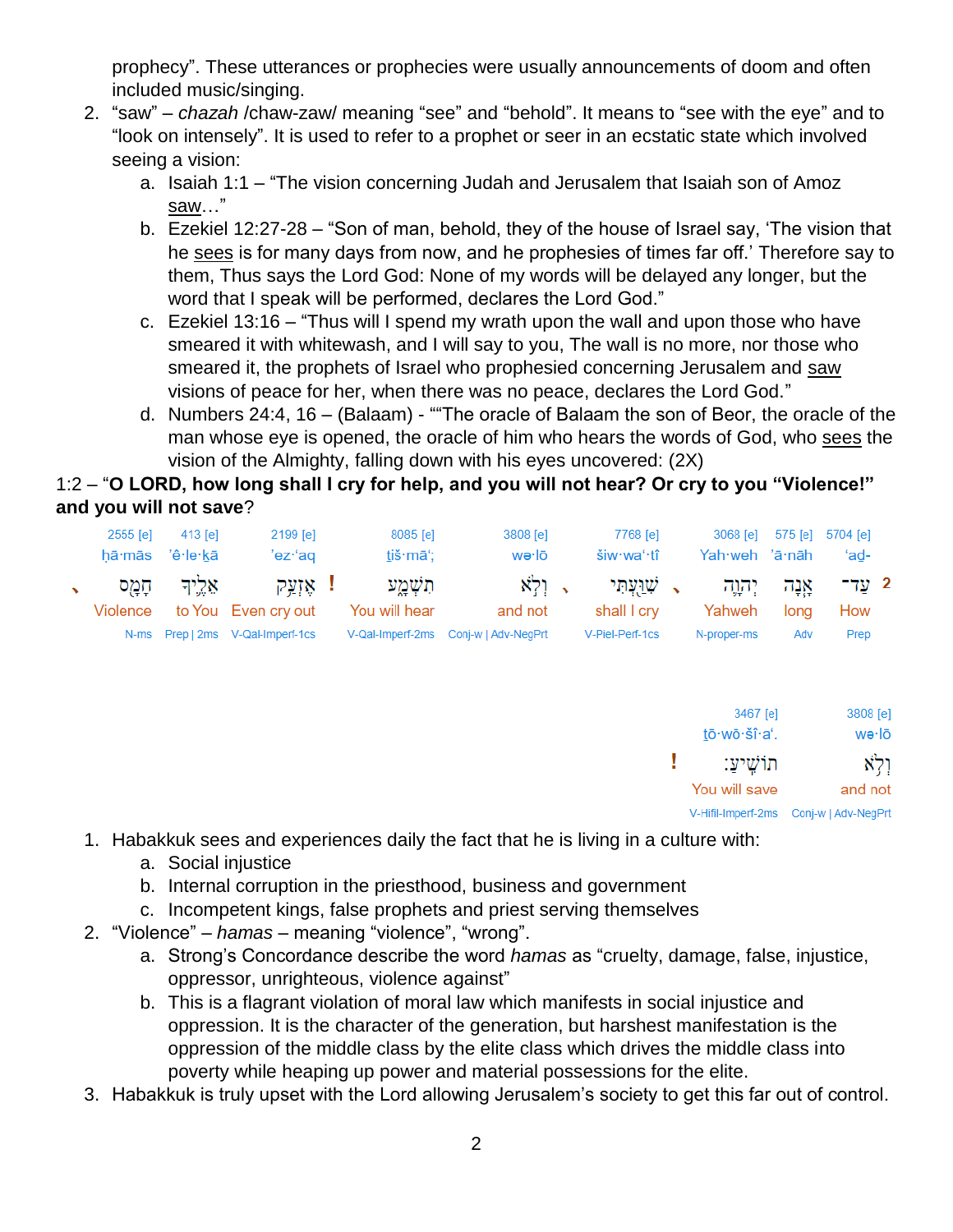- a. Habakkuk is on the verge of anger and is asking God why he allows these wrongs to continue.
- b. Habakkuk himself believes the God he serves would have already intervened with justice, punishment and restoration
- c. Habakkuk has faith in the Lord and is crying out for help and wondering why the Lord is not acting in line with his character.
- d. But, the conditions Habakkuk is forced to live in lead him to say, this is not right, but I will live out my life in faith not seeing the deliverance I hope for. Habakkuk 2:4: "Behold, his soul is puffed up; it is not upright within him, but the righteous shall live by his faith."
- 4. "How long" is a typical cry for help in a lamentation.
- 5. "call for help" *siwwa* –
- 6. "listen" *sama* refers to an active response to what is heard
- 7. "violence" *hamas* is the problem
- 8. "You will save" *towosia* from the word *yasa* meaning "to deliver" is the answer to the problem

# 1:3 – "**Why do you make me see iniquity, and why do you idly look at wrong? Destruction and violence are before me; strife and contention arise**.

|         | 4100 [e]<br>tar 'ê nî lām māh | 7200 [e]                                                     |                       | 205 [e]<br>'ā·wen |                                          | 5999 [e]<br>we·'ā·māl                |                            | 5027 [e]<br>tab bît,                                                            | 7701 [e]<br>we-šōd       | 2555 [e]<br>wə∙hā∙mās    | 5048 [e]<br>lə∙neā∙dî;                       |
|---------|-------------------------------|--------------------------------------------------------------|-----------------------|-------------------|------------------------------------------|--------------------------------------|----------------------------|---------------------------------------------------------------------------------|--------------------------|--------------------------|----------------------------------------------|
|         | 3 לֶמֶּה<br>why<br>Interrog   | מַרְאֵנִי<br>do You show me<br>N-ms V-Hifil-Imperf-2ms   1cs |                       | אָן†<br>iniquity  |                                          | ועמל<br>and trouble<br>Conj-w   N-ms |                            | תִּבִּיט<br>and violence for plundering cause [me] to see<br>V-Hifil-Imperf-2ms | ּרְשָׁד<br>Conj-w   N-ms | וְחָמֻס<br>Conj-w   N-ms | לְנֶגְדֶי<br>[are] before me<br>Prep-I   1cs |
|         | 1961 [e]                      |                                                              | 7379 [e]              |                   | 4066 [e]                                 |                                      | 5375 [e]                   |                                                                                 |                          |                          |                                              |
| וַיְהָי | way·hî<br>and there is        |                                                              | rîb<br>רֵיב<br>strife |                   | ū∙mā∙dō∙wn<br>ומְדִוֹן<br>and contention |                                      | yiś·śā.<br>:xiy:<br>arises | ٠                                                                               |                          |                          |                                              |
|         |                               | Conj-w   V-Qal-ConsecImperf-3ms                              | N-ms                  |                   | Conj-w   N-ms                            |                                      | V-Qal-Imperf-3ms           |                                                                                 |                          |                          |                                              |

- 1. "Why" Habakkuk cannot understand the Lord's lack of response. Habakkuk is struggling with his understanding of the God in whom he clearly has faith.
- 2. Three word pairs describe the society:
	- a. Iniquity and wrong perverted justice and social oppression
	- b. Destruction and violence unjust oppression of the weaker members of a community
	- c. Strife and contention anger and dissension with conflicting positions and uncompromising wills
- 3. "iniquity" *aven* trouble, sorrow, wickedness. From a root word that indicates vain attempt and fruitless effort
- 4. "wrong" *amal* trouble, labor, toil. This comes from wearing effort and wearisome toil.
- 5. "destruction" *shod* violence, havoc, devastation, ruin. This word is social sin and the ruin of a nation in the prophets.
- 6. "violence *hamas* violence, wrong. This is cruelty, injustice, oppression, unrighteousness. And, manifest in social oppression.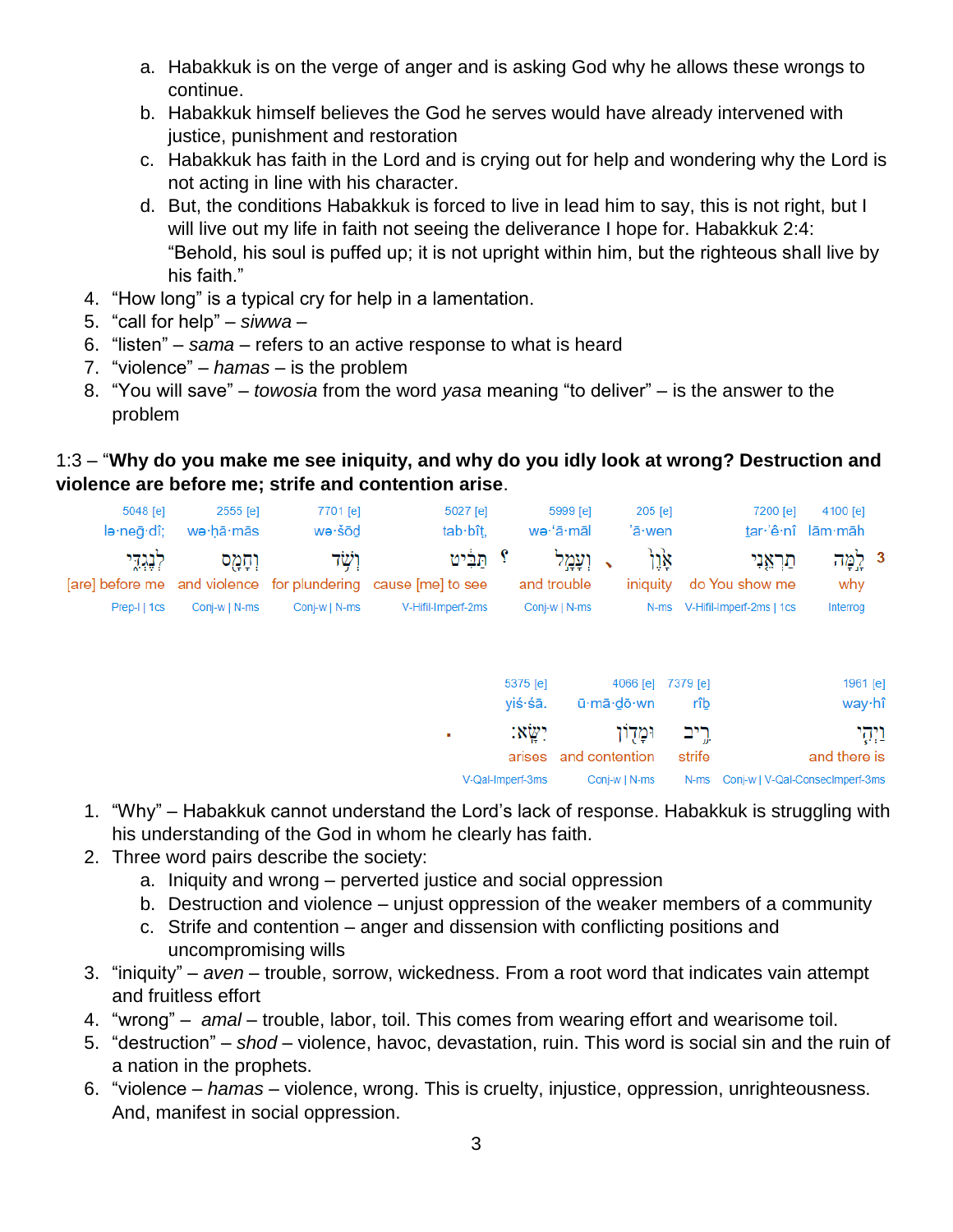- 7. "strife" *rib* strife, dispute. This refers to contention, controversy with an adversary or conflict in a controversy or legal suit.
- 8. "contention" madon strife, contention. This is brawling, contention, quarrel

### 1:4 – "**So the law is paralyzed, and justice never goes forth. For the wicked surround the righteous; so justice goes forth perverted**."

| ʻal-                | 5921 [e]          | 3651 [e]<br>kên             | 6313 [e]<br>tā · pūğ                        |        | 8451 [e]<br>tō·w·rāh, | 3808 [e]<br>wə·lō-                   |                                          | 3318 [e]<br>yê∙şê |                               | 5331 [e]<br>lā·ne·ṣaḥ        | 4941 [e]<br>$k\hat{i}$ miš·pāt; | 3588 [e]   | 7563 [e]<br>rā·šā'    |
|---------------------|-------------------|-----------------------------|---------------------------------------------|--------|-----------------------|--------------------------------------|------------------------------------------|-------------------|-------------------------------|------------------------------|---------------------------------|------------|-----------------------|
| 4 עֲל־              | Upon              | כֵּן<br>thus                | תפוג<br>is powerless                        |        | חוֹרַה<br>the law     | ולא־<br>and never                    |                                          | X¥?<br>goes forth |                               | לְנֻצַח<br>Never             | מִשְׁפֵט<br>justice             | כֵי<br>for | ּרֲשָׁע<br>the wicked |
| Prep                |                   | Adv                         | V-Qal-Imperf-3fs                            | $N-fs$ |                       | V-Qal-Imperf-3ms Conj-w   Adv-NeqPrt |                                          |                   |                               | Prep-I   N-ms                | N-ms                            | Conj       | Adj-ms                |
| 3803 [e]<br>mak·tîr |                   | $853$ [e]<br>'et-           | 6662 [e]<br>has $s$ and $d$ iq.             |        | 5921 [e]<br>'al-      | 3651 [e]<br>kên                      | 3318 [e]<br>yê∙şê                        |                   | 4941 [e]<br>miš·pāt           | 6127 [e]<br>me·'uq·qāl.      |                                 |            |                       |
| מכחיר<br>surround   | V-Hifil-Prtcpl-ms | אָת־<br>۰<br><b>DirObjM</b> | הַצַּדִּיק<br>the righteous<br>Art   Adj-ms |        | עַל־<br>upon<br>Prep  | <u>۾</u> ۲<br>thus<br>Adv            | X¥?<br>proceeds<br>N-ms V-Qal-Imperf-3ms |                   | מִשְׁפָט<br>perverse judgment | מְעֲקֵל:<br>V-Pual-Prtcpl-ms | ٠                               |            |                       |

- 1. Amos spoke in similar fashion against the corrupt leadership and the elite (politicians and big business) who oppressed the middle class into poverty while they themselves lived in luxury during the final days of the northern kingdom:
	- a. Amos  $2:6-12-$
	- b. Amos  $4:1 -$ "
	- c. Amos  $8:4-6-$ "
- 2. Habakkuk is in a lawless society.
- 3. Law and order are intended to curb violence, injustice and chaos.
- 4. The three word pairs of 1:3 leave Jerusalem in a social condition that there is no law and no justice:
	- a. "law is paralyzed"
		- i. This "law" is more than the Law of Moses, but civil law. Although in Jerusalem's case the Law of Moses was the civil law, so both could be true at the same time.
		- ii. This is lawlessness (remember the coming Man of Lawlessness 2 Th. 2:3 "Let no one deceive you in any way. For that day will not come, unless the rebellion comes first, and the man of lawlessness is revealed, the son of destruction,"
		- iii. "paralyzed" is *tapug*. The word *pug* means "to grow numb"
			- 1. Strong's Concordance says:
				- "cease, be feeble, faint, be slacked. *Pug* is a primitive root meaning to be sluggish -- cease, be feeble, faint, be slacked.
			- 2. It could be translated: "God's law is numbed"
	- b. "justice never goes forth"
		- i. Justice is the legal process and the function of government
		- ii. Since there is lawlessness it is obvious that justice never manifests
		- iii. Justice is perverted instead of being carried out